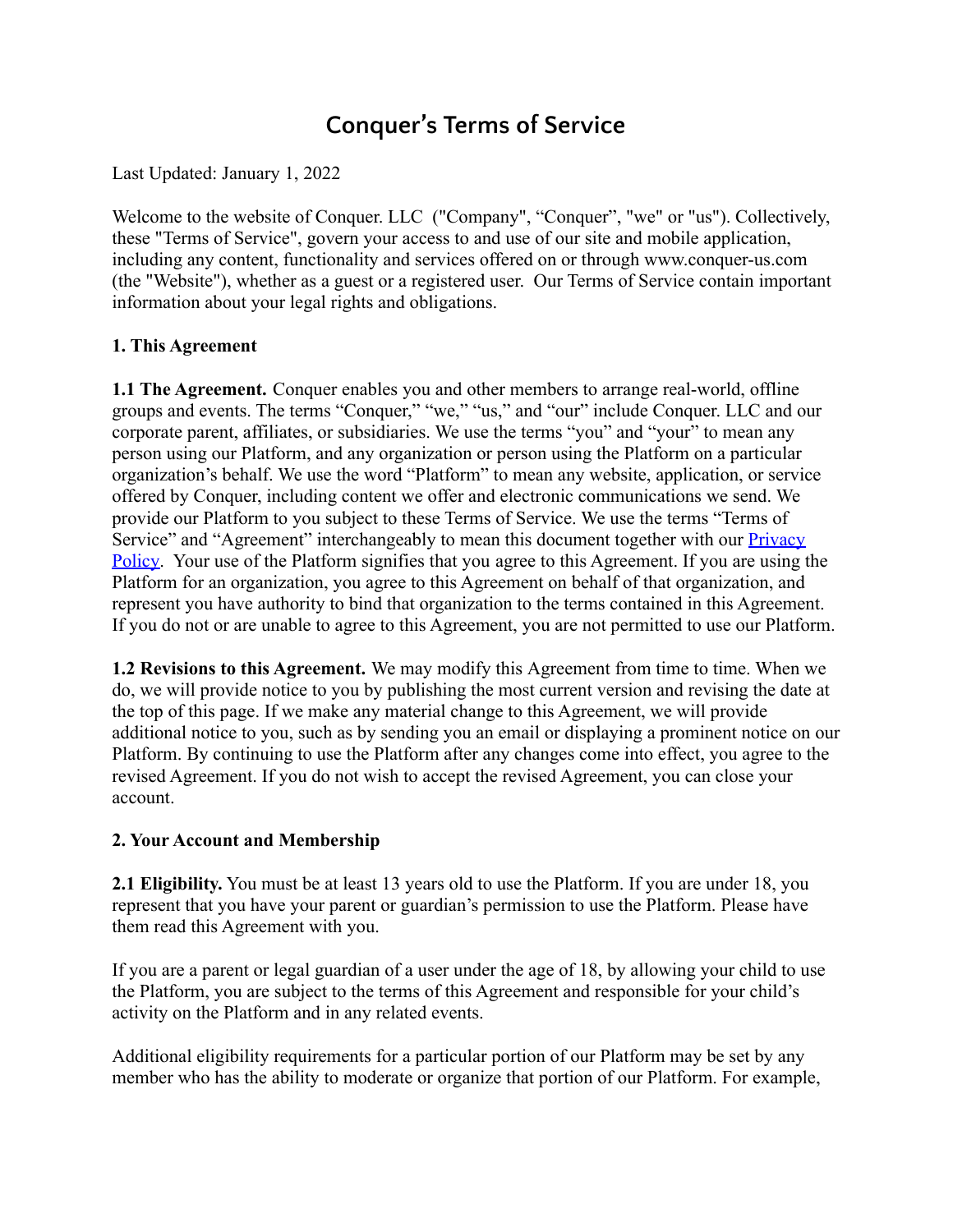the eligibility requirements for a Conquer group or Conquer event may be set by the organizers of that group.

**2.2 Modification, Suspension, and Termination of Your Account.** We may modify, suspend, or terminate your account or access to the Platform if, in our sole discretion, we determine that you have violated this Agreement, including any of the policies or guidelines that are part of this Agreement, that it is in the best interest of the Conquer community, or to protect Conquer's interests. When this happens, we will notify you of the reasons for the suspension, modification, or termination. We also may remove accounts of members who are inactive for an extended period of time. Please email admin@conquer-us.com if you believe the modification, suspension, or termination has occurred in error.

A member who has the ability to moderate or manage a particular portion of our Platform also has the ability, in his or her sole discretion, to modify, suspend, or terminate your access to that portion of the Platform.

**2.3 Account Information and Security.** When you register, you provide us with some basic information, including an email address and a password. You should keep your email address and other account information current and accurate. Also, you agree to maintain the security of your password (or we may need to disable your account). We strongly encourage you to choose a strong and unique password that is not shared with any other account or online service to help avoid unauthorized access to your account. You alone are responsible for anything that happens from your failure to maintain that security and confidentiality, such as by sharing your account credentials with others. If someone is using your password or accessing your account without your permission, email us at admin@conquer-us.com.

**2.4 License to the Conquer Platform and Services**. Subject to your compliance with this Agreement, Conquer grants you a limited, non-exclusive, revocable, non-sublicensable, non-transferable right to use the Platform in order to access and use the services and features that we make available to you.

## **3. Fees, Payments, and Offers**

**3.1 Fees Charged by Conquer.** Generally, there is no fee for using our Platform, unless you separately enroll in special programs or subscription levels, in which case you will be presented with a separate agreement that supersedes these Terms of Service in the event of any conflict between the two agreements. We may in the future implement a new fee, or modify an existing fee, for certain current or future features of our Platform. If we implement a new or modified fee, we will give you notice in advance such as by posting changes on our Platform or sending you an email. Unless otherwise stated, all fees and all transactions are in U.S. dollars.

**3.2 Fees Charged by Organizers.** Certain Users of the Platform—such as Trainers and Organizers—may impose fees related to particular portions of the Platform, such as membership dues or sign-up fees for leagues, groups or events. These fees will be governed by a separate agreement between participant Users, and Conquer is not a party to these transactions, nor is it responsible for any disputes or damages arising from such transactions.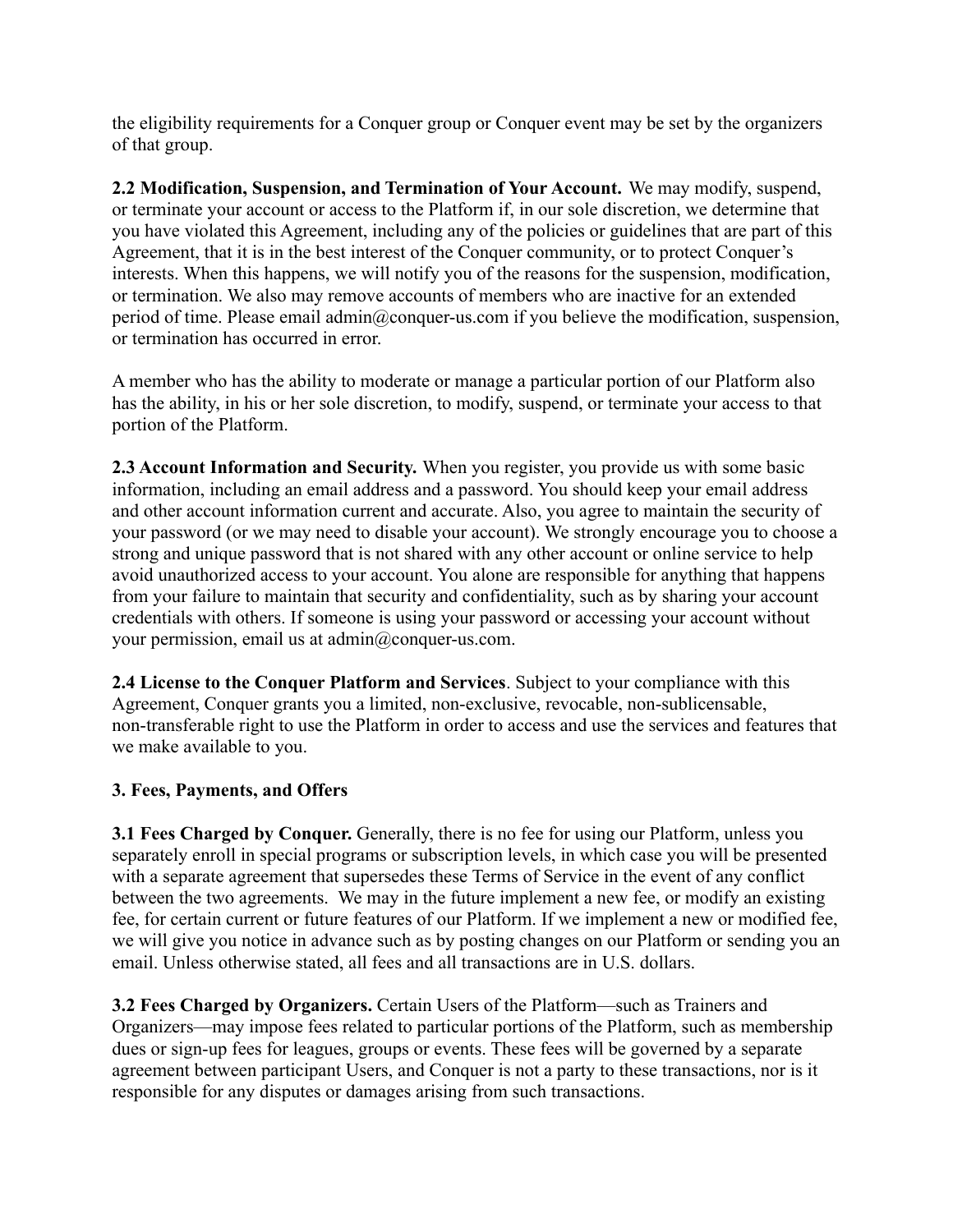## **4. Your Content and Privacy**

**4.1 Your Content.** You are responsible for the Content that you post to the Platform or otherwise provide to Conquer. We use the word "Content" to mean the information, material, and any other content that you post to the Platform or otherwise send to us. Examples of your Content include:

- The material that Users typically post to the Platform, such as information about Conquer groups and Conquer events, comments, and photos;
- All feedback, suggestions, and other communications that you send or direct to Conquer.

By being responsible for your Content, you agree, among other things, that:

- You have all the permissions, rights, and licenses needed (including under copyrights, trademarks, contract rights, privacy rights, or publicity rights) to provide the Content to the Platform and to Conquer;
- Your Content does not include personal, private or confidential information belonging to others; and
- Your Content does not otherwise violate the rights of any individual or entity.

You also agree that you and your Content comply with this Agreement and any other policy which we may promulgate. You also agree that we may remove the metadata associated with your Content.

**4.2 Content License from You.** We do not claim ownership of your Content. However, to enable us to operate, improve, promote, and protect Conquer and our Platform, and to ensure we do not violate any rights you may have in your Content, you hereby grant Conquer a non-exclusive, worldwide, perpetual, irrevocable, royalty-free, sublicensable, transferable right and license (including a waiver of any moral rights) to use, host, store, reproduce, modify, publish, publicly display, publicly perform, distribute, and create derivative works of, your Content and to commercialize and exploit the copyright, trademark, publicity, and database rights you have in your Content. This license would permit your Content to remain on the Platform, even after you cease to be a member of a Conquer group or of the Platform.

**4.3 Privacy.** Conquer collects registration and other information about you through our Platform. Please refer to our **[Privacy Policy](http://www.conquer-us.com/privacy)** for details on how we collect, use, and disclose this information. These policies do not govern use of information that you provide to third parties, such as to organizers and other members of Conquer's Platform.

## **5. Your Use of Our Platform**

**5.1 Our Policies, Guidelines and Applicable Laws.** When you use our Platform, we require that you adhere to the Terms herein as well as our [Privacy Policy.](http://www.conquer-us.com/privacy) You also agree to comply with all applicable laws, rules and regulations, and to not violate or infringe the rights of any third party.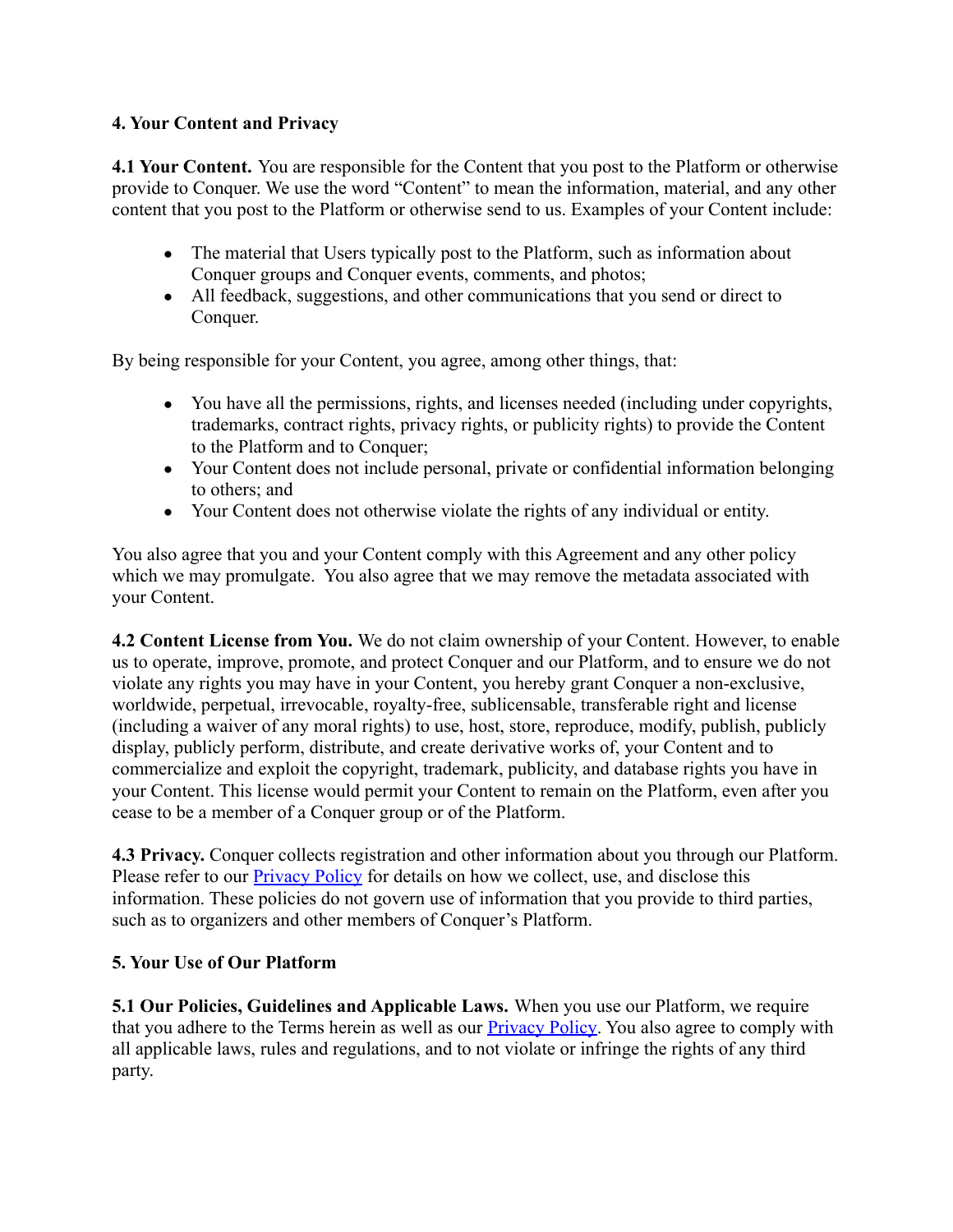In addition, your access to and use of some areas or features of the Platform may be subject to additional terms, policies, standards or guidelines ("Additional Terms"). You may be required to accept these Additional Terms before you can access these Platform areas and features. If there is a conflict between the Terms of Service and the Additional Terms, those Additional Terms will govern your access to and use of that Platform area or feature, unless otherwise specified in the Additional Terms.

When the Platform uses third party services to provide certain features and services for our members, our members may be required to comply with the terms of service that apply to these features and services.

If you do not comply, we may modify, suspend, or terminate your account or access to the Platform, in our sole discretion, and we will provide you with reasons for the modification, suspension, or termination. Please email admin@conquer-us.com if you believe the modification, suspension, or termination has occurred in error.

**5.2 Content of Others.** Conquer does not control the Content of other members. When we become aware of inappropriate Content on our Platform, we reserve the right to investigate and take appropriate action, but we do not have any obligation to monitor, nor do we take responsibility for, the Content of other members.

**5.3 Interactions with Others.** Conquer is not a party to any offline arrangements made through our Platform. Conquer does not conduct or require background checks on members and does not attempt to verify the truth or accuracy of statements made by members. Conquer makes no representations or warranties concerning the conduct or Content of any members or their interactions with you.

**5.4 Prohibited Uses of the Platform.** Our Platform contains confidential and proprietary information and is protected by intellectual property and other laws. Unless we expressly permit it through this Agreement, you agree that you will not, either directly or indirectly (a) use, host, store, reproduce, modify, publish, publicly display, publicly perform, distribute, or create derivative works of the Platform, or any portion of the Platform; (b) remove or alter the proprietary notices on the Platform; (c) reverse engineer, disassemble, decompile, or attempt to discover the source code or structure, sequence, and organization of the Platform; and (d) rent, lease, resell, distribute, or use the Platform for commercial purposes that are not contemplated by this Agreement. You also agree that you will not use the Platform to solicit or collect (i) personal data from others except as necessary for the administration of or participation in a group or event or (ii) sensitive personal information or data, as defined or treated as such under applicable law (including, by way of example only, health information and social security numbers and other government identifiers). In addition, you agree that you will comply with the export control laws of your local jurisdiction. You also represent and warrant that you are not located in a country that is subject to a U.S. government embargo or that has been designated by the U.S. government as a "terrorist supporting" country, and that you are not listed on any U.S. government list of prohibited or restricted parties.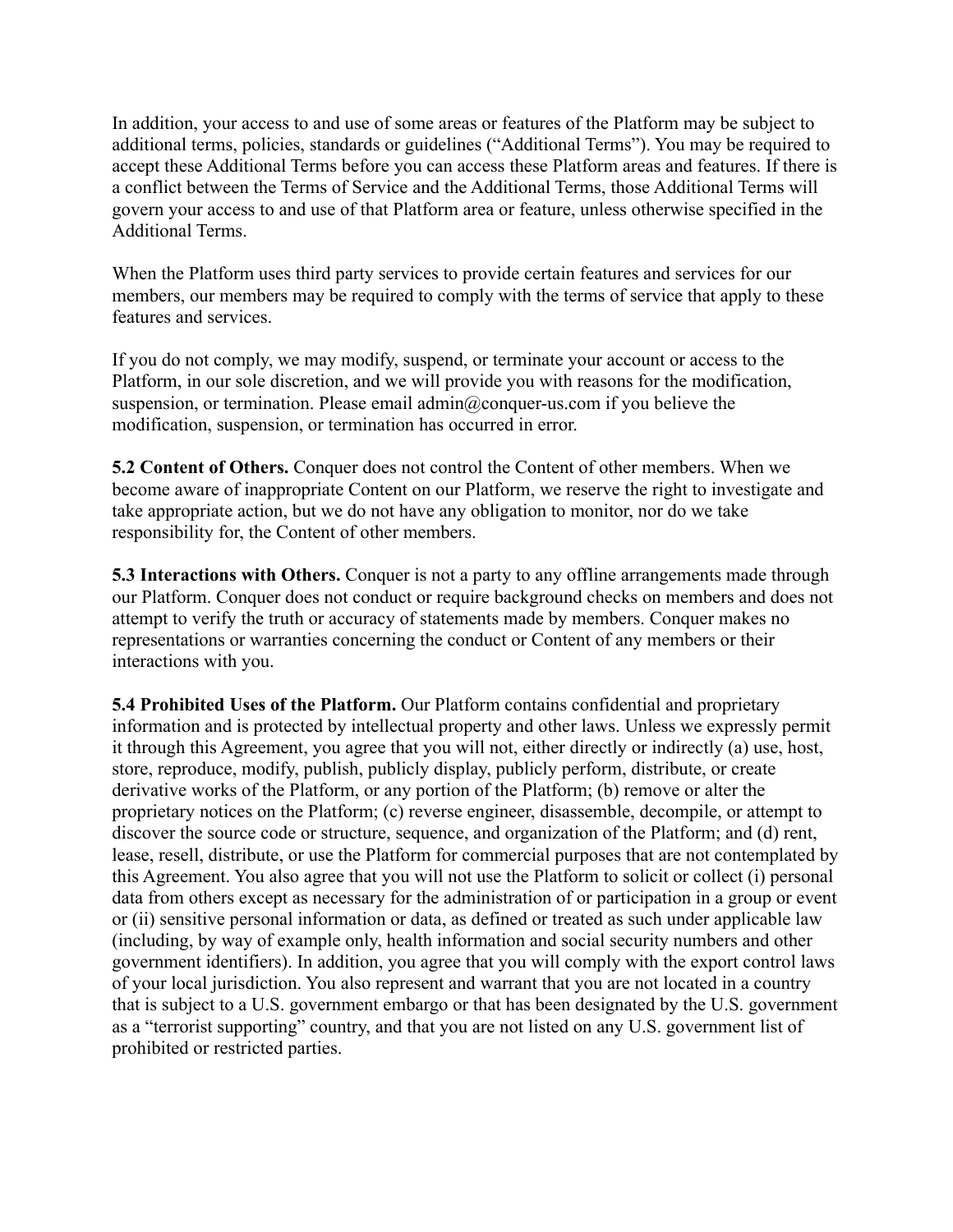**5.5 Platform Safety and Security.** You agree that you will not, either directly or indirectly, (a) extract data from the Platform for a commercial purpose not permitted by these Terms of Service, whether through use of an automated system or software, and whether operated by a third party or otherwise ("screen scraping," "data scraping," or "web scraping"); (b) engage in any activity that interferes with or disrupts, that is designed to interfere with or disrupt, or imposes undue burdens on the Platform or its systems.

You agree to use, retain, and otherwise process personal data collected from the Platform in accordance with applicable laws, rules, and regulations and solely for purposes of administering and participating in Conquer events and organizations.

**5.6 Platform Modifications.** We reserve the right to modify or discontinue portions or all of our Platform with or without notice and without liability to you or any third party.

**5.7 Third Party Sites and Services.** The Platform contains links to third party sites, and is integrated with various third party services, applications and sites that may make available to you their content and products. We don't control these third parties and aren't responsible for those sites, services or their content or products. These third parties may have their own terms and policies, and your use of them will be governed by those terms and policies. You do not have a license to use the intellectual property of third parties merely by way of your access to our Platform.

## **6. Release**

To the full extent permitted by applicable law, you agree to release us and our officers, directors, shareholders, agents, employees, consultants, corporate parent, affiliates, subsidiaries, sponsors, and other third-party partners ( "Conquer Parties") from claims, demands, and damages (direct and consequential) ("Claims"), arising out of or in any way connected with any transaction with a third party, your interactions with other members, or in connection with a Conquer group or a Conquer event. You also agree, to the full extent permitted by applicable law, to release organizers from Claims based on an organizer's negligence arising out of or in any way connected with their Content, a Conquer group, or a Conquer event. The law in some countries and states do not allow the release, so these limits may not apply to you. You waive and relinquish all rights and benefits that you have or may have under Section 1542 of the California Civil Code or any similar provision of statutory or non-statutory law of any other jurisdiction to the fullest extent permitted by law.

You acknowledge that some Conquer events carry inherent dangers, such as the risk of illness, bodily injury, disability, or death. By participating in these events, you understand and agree that you have freely chosen to assume these risks.

## **7. Indemnification**

To the fullest extent permitted by applicable law, you agree to indemnify, defend and hold all Conquer Parties harmless from any Claims, made by any third party due to or arising out of (a) your violations of this Agreement, (b) your use, misuse, or abuse of our Platform, (c) your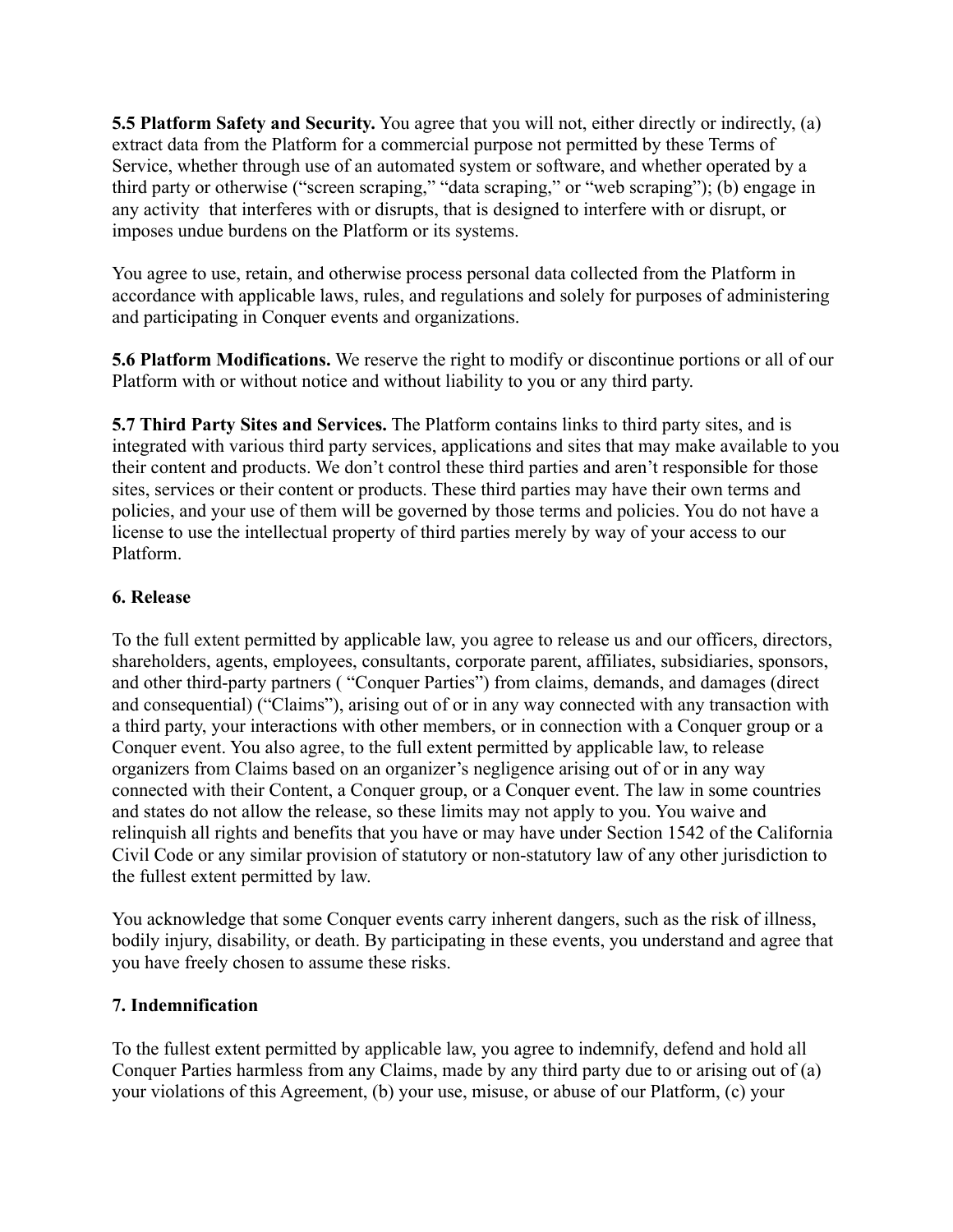Content, (d) your violation of any law, statute, ordinance or regulation or the rights of a third party, or (e) your participation or conduct in a Conquer group or a Conquer event that violates this Agreement. You agree to promptly notify us of any third party Claims, cooperate with all Conquer Parties in defending such Claims, and pay all fees, costs and expenses associated with defending such Claims (including, but not limited to, attorneys' fees). You agree not to settle any Claim without our prior written consent.

#### **8. Warranty Disclaimer and Limitation of Liability**

**8.1 Warranty Disclaimer.** Our Platform is provided to you "as is" and on an "as available" basis. To the full extent permitted by applicable law, we disclaim all warranties and conditions of any kind, including but not limited to statutory warranties, and the implied warranties of merchantability, fitness for a particular purpose, and non-infringement. We also disclaim any warranties regarding (a) the reliability, timeliness, accuracy, and performance of our Platform, (b) any information, advice, services, or goods obtained through or advertised on our Platform or by us, as well as for any information or advice received through any links to other websites or resources provided through our Platform, (c) the results that may be obtained from the Platform, and (d) the correction of any errors in the Platform, (e) any material or data obtained through the use of our Platform, and (f) dealings with or as the result of the presence of marketing partners or other third parties on or located through our Platform. You may have additional rights under the law of the country in which you are based. You agree that the duration of such additional rights will be limited to the full extent permitted by such law.

**8.2 Limitation of Liability.** To the full extent permitted by applicable law, you agree that in no event shall any Conquer Parties be liable for any direct, indirect, incidental, special, or consequential damages, including but not limited to, damages for loss of profits, goodwill, use, data, or other intangible losses (even if any Conquer Parties have been advised of the possibility of such damages) arising out of or in connection with (a) our Platform or this Agreement or the inability to use our Platform (however arising, including our negligence), (b) statements or conduct of or transactions with any member or third party on the Platform, (c) your use of our Platform or transportation to or from Conquer events, attendance at Conquer events, participation in or exclusion from Conquer groups or Conquer events and the actions of you or others at Conquer events, or (d) any other matter relating to the Platform. Our liability to you or any third parties in any circumstance is limited to the greater of \$100 or the amount of fees, if any, you paid to us in the 12 months prior to the action that may give rise to liability. The limitations set forth above in this Section 8 will not limit or exclude liability for our gross negligence, fraud, or intentional, malicious, or reckless misconduct. Some laws do not allow the limitation or exclusion of liability, so these limits may not apply to you. If you are a member based in the EU, you have legal remedies if we cause you loss by our breach or non-performance of our legal obligations, or by our negligence, and these terms do not affect those statutory remedies.

## **9. Dispute Resolution**

**9.1 Informal Resolution.** Before making any claim, you and Conquer agree to try to resolve any disputes through good faith discussions. We use the term "claim" in this Section 9 to mean any dispute, claim or controversy arising out of or relating to your use of our Platform or this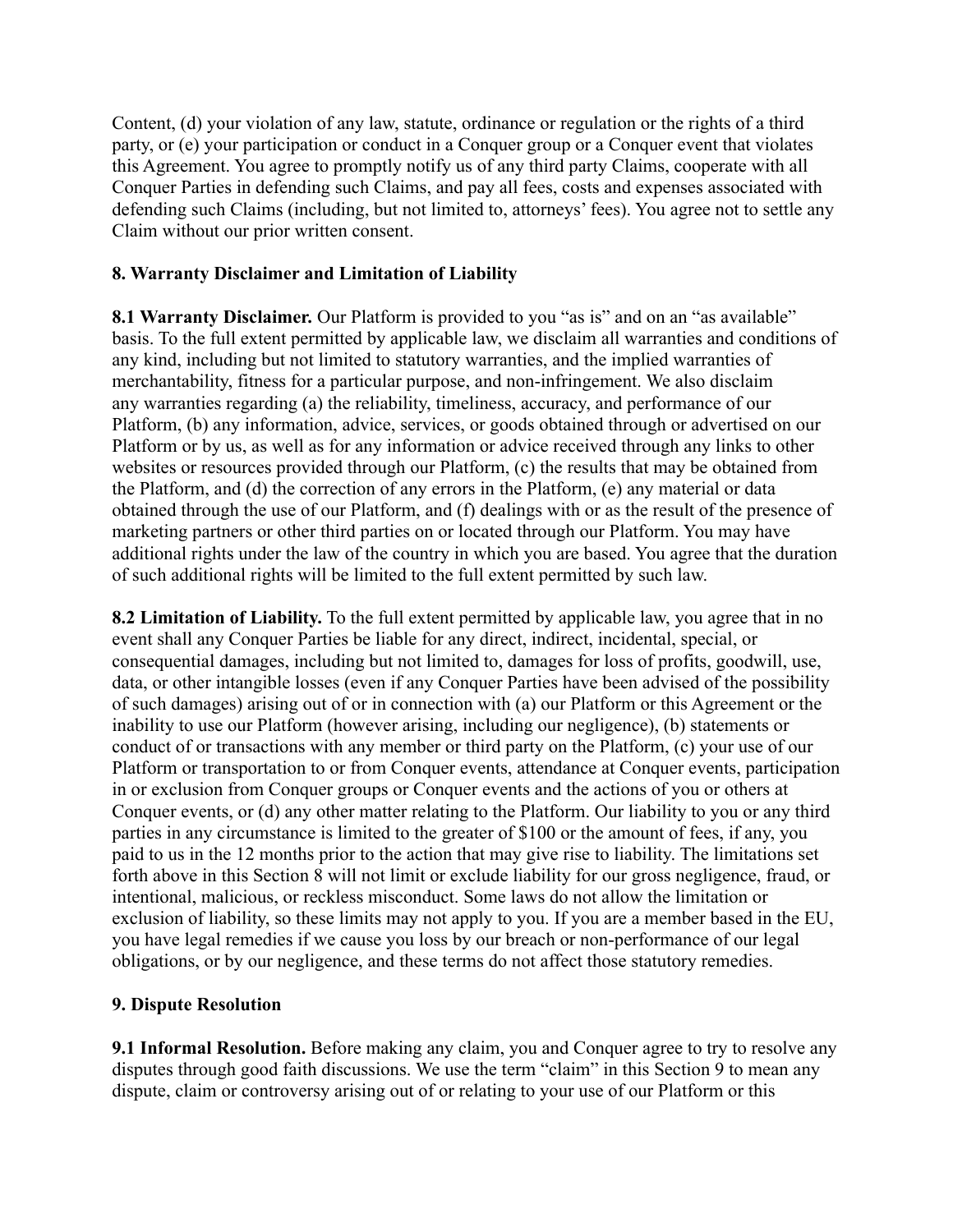Agreement, including your participation in Conquer events. You or Conquer may initiate this process by sending written notice according to Section 11.2 describing the dispute and your proposed resolution. In the event that we cannot resolve the issue within 30 business days following receipt of the initial notice, you or Conquer may bring a claim in accordance with this Section 9. Members based in the European Union may have additional or different rights, as provided by applicable law.

**9.2 Arbitration Agreement.** The arbitration procedures described in this Section 9.2 applies to all members.

**a. Mandatory Arbitration.** Except as set forth in Section 9.3, you agree to submit any claim to JAMS, Inc., or its successor ("JAMS") for final and binding arbitration. In arbitration, certain rights that you or we would have in court may not be available, such as discovery or appeal. You and Conquer are each expressly waiving any right to trial by judge or jury in a court of law. This agreement to arbitrate shall apply regardless of whether the claim arises during or after any termination of this Agreement or your relationship with Conquer.

**b. Arbitration Time for Filing.** Any claim subject to arbitration must be filed within one year after the date the party asserting the claim first knows or should know of the act, omission or default giving rise to the claim, or the shortest time period permitted by applicable law.

**c. Arbitration Procedures.** Either party may commence arbitration by filing a written demand for arbitration with JAMS, with a copy to the other party according to the notice procedures in Section 11.2. The arbitration will be conducted in accordance with [JAMS Streamlined](https://www.jamsadr.com/rules-streamlined-arbitration/) [Arbitration Rules and Procedures](https://www.jamsadr.com/rules-streamlined-arbitration/) and any other applicable rules that JAMS requires ("JAMS Rules") that are in effect as of the demand for arbitration. You agree that the U.S. Federal Arbitration Act and federal arbitration law govern the interpretation and enforcement of these arbitration provisions. Any arbitration hearings will take place in New York County, New York or elsewhere as required by JAMS Rules. Your responsibility to pay any filing, administrative and arbitrator fees will be solely as set forth in the JAMS Rules. The parties will cooperate with JAMS and each other in scheduling the arbitration proceedings, and in selecting one arbitrator from the appropriate JAMS list with substantial experience in resolving intellectual property and contract disputes. The arbitrator shall follow this Agreement and, to the extent permitted by JAMS Rules, can award costs, fees, and expenses, including attorneys' fees, to the prevailing party, except that the arbitrator shall not award declaratory or injunctive relief benefiting anyone but the parties to the arbitration. Judgment upon the award rendered by such arbitrator may be entered in any court of competent jurisdiction.

**9.3 Exceptions.** You or Conquer may assert claims, if they qualify, in small claims court in New York County, New York or any U.S. county where you live or work. You or Conquer may seek injunctive relief from a court of competent jurisdiction in New York County, New York as necessary to protect the intellectual property rights of you or Conquer pending the completion of arbitration. Conquer may take action in court or arbitration to collect any fees or recover damages for, or to seek injunctive relief relating to, Platform operations, or unauthorized use of our Platform or intellectual property. Nothing in this Section 9 shall diminish Conquer's right to modify, suspend or terminate your account or access to our Platform under Section 2.2.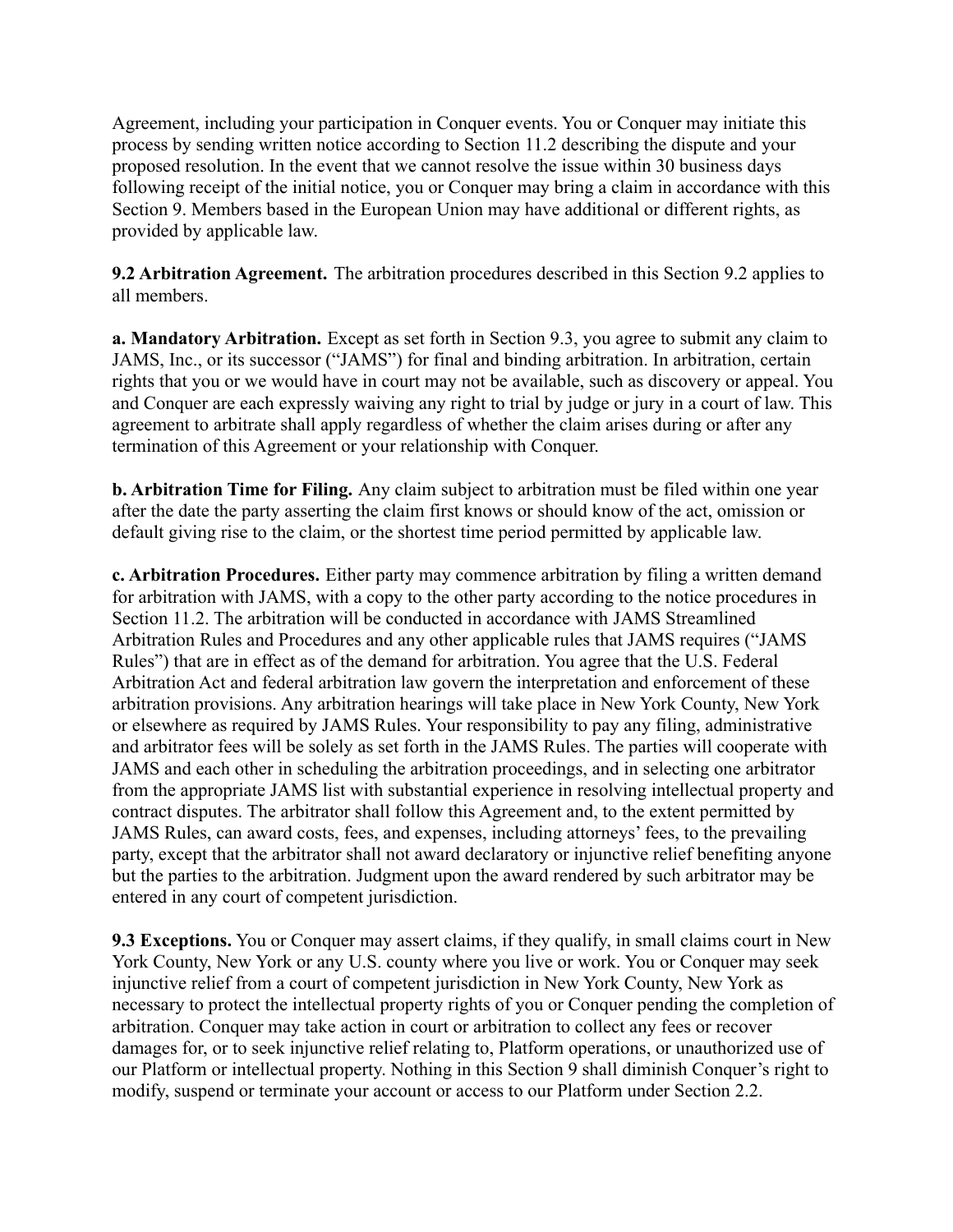**9.4 Arbitration Opt Out. You may decline to resolve disputes through arbitration by emailing us at admin@conquer-us.com within 30 days of the date you first agree to this Agreement, with the subject heading: "Arbitration Opt Out".** Your email must include your full name, residential address, the email address registered to your Conquer account, and a clear statement that you want to opt out of arbitration. If you opt out according to this process, then Section 9.2 of this Agreement does not apply to you. This opt-out does not affect any other sections of this Agreement, such as Sections 9.3 (Exceptions), 9.5 (Class Action Waiver), 11.5 (Governing Law), 11.6 (Judicial Forum), and 11.7 (Time for Filing).

**9.5 Class Action Waiver.** You agree to resolve disputes with Conquer on an individual basis. You agree not to bring a claim as a plaintiff or a class member in a class, consolidated, or representative action. **You are expressly waiving any right to participate in class actions, class arbitrations, private attorney general actions, and consolidation with other arbitrations.**

# **10. Intellectual Property**

**10.1 Intellectual Property of Conquer.** Conquer trademarks, logos, service marks, and service names are the intellectual property of Conquer. Our Platform, including our material on the Platform, are also our or our licensors' intellectual property. Except as described permitted herein, you agree not to use our intellectual property without our prior written consent.

**10.2 Intellectual Property of Others.** Conquer respects the intellectual property of others, and we expect our members to do the same. We may, in appropriate circumstances and in our discretion, remove or disable access to material that we believe may infringe on the intellectual property rights of others. We may also restrict or terminate access to our Platform to those who we believe to be repeat infringers. If you believe your intellectual property rights have been violated, please contact us at admin@conquer-us.com

# **11. General Terms**

**11.1 Notices.** Except as otherwise stated in this Agreement or as expressly required by law, any notice to us shall be provided by email to admin@conquer-us.com. Any notice to you shall be given to the most current email address in your account.

**11.2 Entire Agreement.** This Agreement constitutes the entire agreement between you and Conquer, superseding any prior agreements between you and Conquer on such subject matter.

**11.3 No Agency.** No agency, partnership, joint venture, employee-employer or franchiser-franchisee relationship between you and Conquer is intended or created by this Agreement. A member of the Conquer Platform is not Conquer's representative or agent, and may not enter into an agreement on Conquer's behalf.

**11.4 Governing Law.** This Agreement and the relationship between you and Conquer shall be governed by the laws of the State of New Jersey without regard to its conflict of laws provisions, except as provided herein.